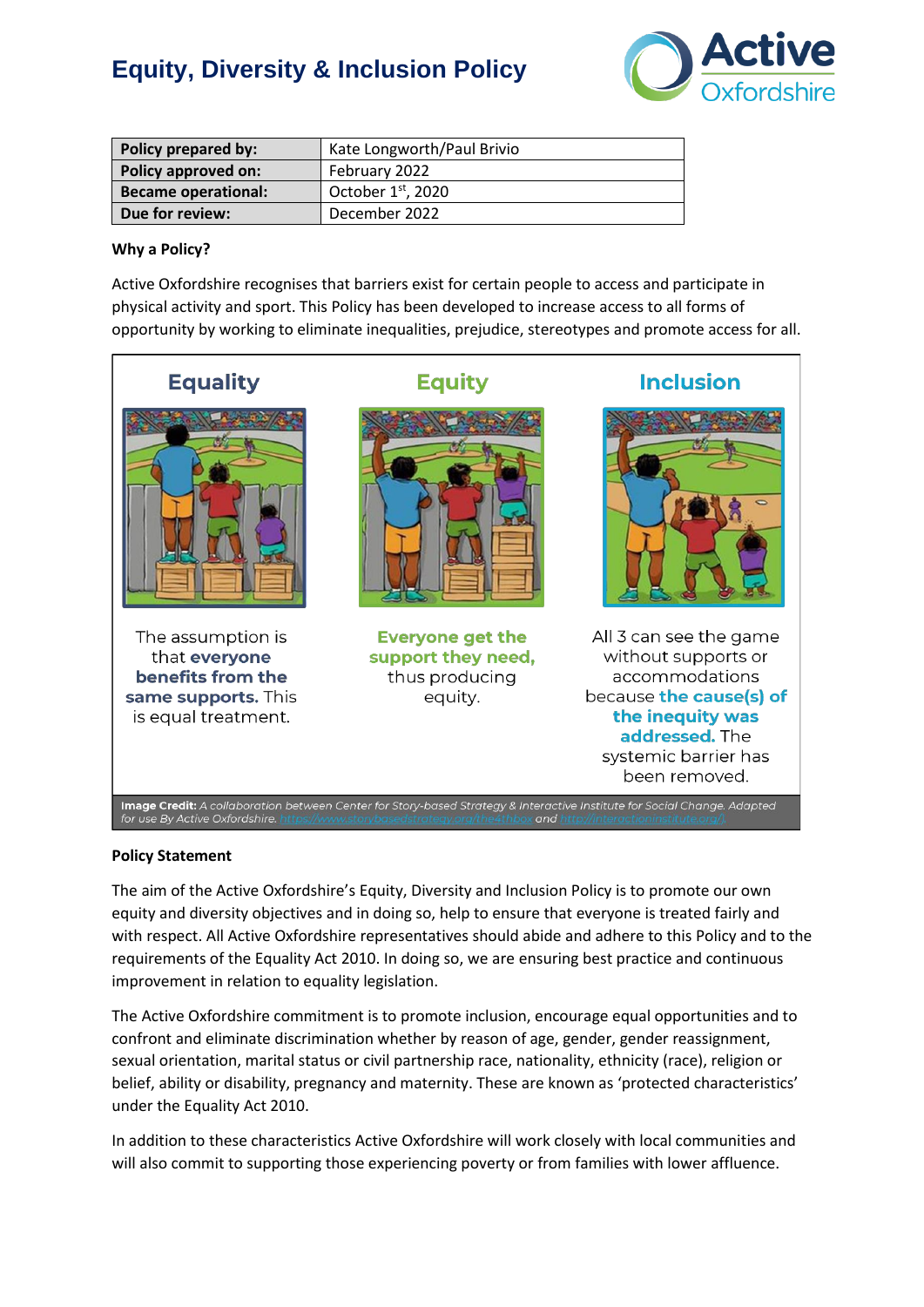

This characteristic will be considered alongside all protected characteristics.

We want to be seen as an organisation that is explicitly anti-racist and to adopt a similar approach with other forms of prejudice and discrimination. We believe in physical activity and sport for all people.

This Policy is fully supported by the Board of Trustees of Active Oxfordshire and the Chief Executive is responsible for the implementation of this Policy.

We want everyone to be treated fairly and with respect on a level playing field where individuals can fulfil their talents and follow their interests without experiencing prejudice. We will continually strive to ensure that all members of the community can take part in, and enjoy, the physical activity and sporting opportunities that Oxfordshire has to offer.

We want everyone to be assured of an environment in which their rights, dignity and individual worth are respected, and in particular that they are able to work and to participate in sport and physical activity in an environment without the threat of intimidation, victimisation, harassment or abuse.

Active Oxfordshire will commit to a pro-active programme of work that

- helps to raise awareness by enhancing our communications around equity, diversity and inclusion,
- provides education and training to partners, staff and ambassadors (e.g. developing our Leading Equitable & Accessible Delivery assessment and action plan),
- campaign for equity and justice by using time and resources to support and provide action to our communities when required,
- widens diversity through representation and the promotion of positive diverse role models,
- investigates concerns and applies relevant and proportionate sanctions where necessary,

To ensure an accurate monitoring of our progression can take place, we commit to ensuring our Action Plan around Equity, Diversity and Inclusion is updated consistently each month and made available for all to see on our website. Transparency is vital in ensuring our accountability on this journey and we want to ensure we can be as open and inclusive to our local partners and communities as we strive to meet our objectives. As we look to maximise our value within our community, we will ensure this builds on the movement created by Oxfordshire All In and utilise their framework headings for Equity, Diversity and Inclusion which are:

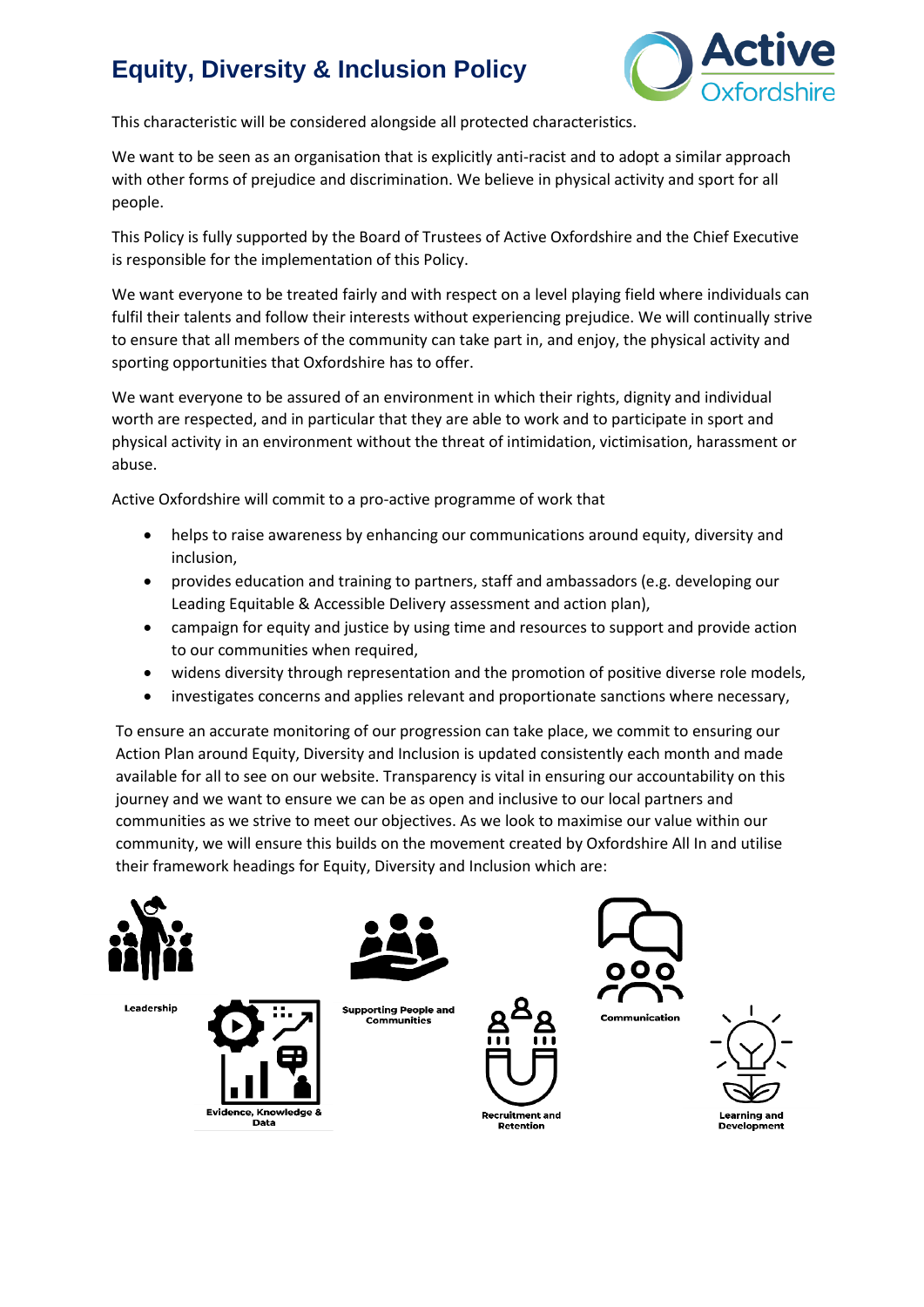

These are the types of actions which we believe will promote inclusion and eradicate discrimination within sport and physical activity. This Equity & Diversity Policy will be reviewed and updated, if required, on an annual basis.

### **Complaints and compliance**

Active Oxfordshire regards all of the forms of discriminatory behaviour as unacceptable, and is concerned in all of our policies and procedures to ensure that individuals feel able to raise any bona fide grievance or complaint related to such behaviour without fear of being penalised for doing so.

Appropriate disciplinary action will be taken against any employee, partner, member or volunteer who is found, after a full investigation, to have violated the Equity & Diversity Policy.

To safeguard individual rights under this Policy any partner, employee or end user who believes that they have suffered inequitable treatment within the scope of the Policy may raise the matter through the appropriate grievance procedure.

### **If you have any queries regarding this Policy please contact:**

Active Oxfordshire C/o Marlborough House 69 High Street, Kidlington, OX5 2DN info@activeoxfordshire.org; Tel: 07741733775

### **Equalities Statement**

Active Oxfordshire is committed to engaging, involving, promoting and developing people from a diverse range of backgrounds as participants, coaches, officials, administrators and leaders in physical activity and sport. We are aware that promoting equality is not enough, and so will adopt a proportionate universalism approach to ensuring each underrepresented community can access physical activity.

Equity and Diversity are essential to Active Oxfordshire's mission. We strive to create an environment that is free from discrimination and exploitation, and to challenge action that contravenes this ethos.

Equity, Diversity and Inclusion form central values of our organisation. They are a key pillar of our strategy and advocacy, and we seek to ensure all our services and activities are accessible and inclusive. We endeavour to uphold both the right of individuals to feel valued and respected, and the responsibility of individuals to act without prejudice. We are committed to consulting with others – staff, volunteers, all our partners and local communities – in our working methods. We will take active steps to ensuring the staff and board are representative of the community it serves. We will continue to monitor staff and board diversity every two years ensuring we are holding ourselves accountable and not acting as a barrier to progressing our own work.

As part of our dedication to widening access and reducing inequalities in physical activity and sport from under-represented individuals, groups and communities, we are working towards the Equality Standard for Sport. This Standard is owned by the 5 UK Sports Councils through the Sports Councils Equality Group (SCEG) which is currently under review. It is regularly updated by SCEG to ensure it remains fit for purpose and reflects the latest equality legislation.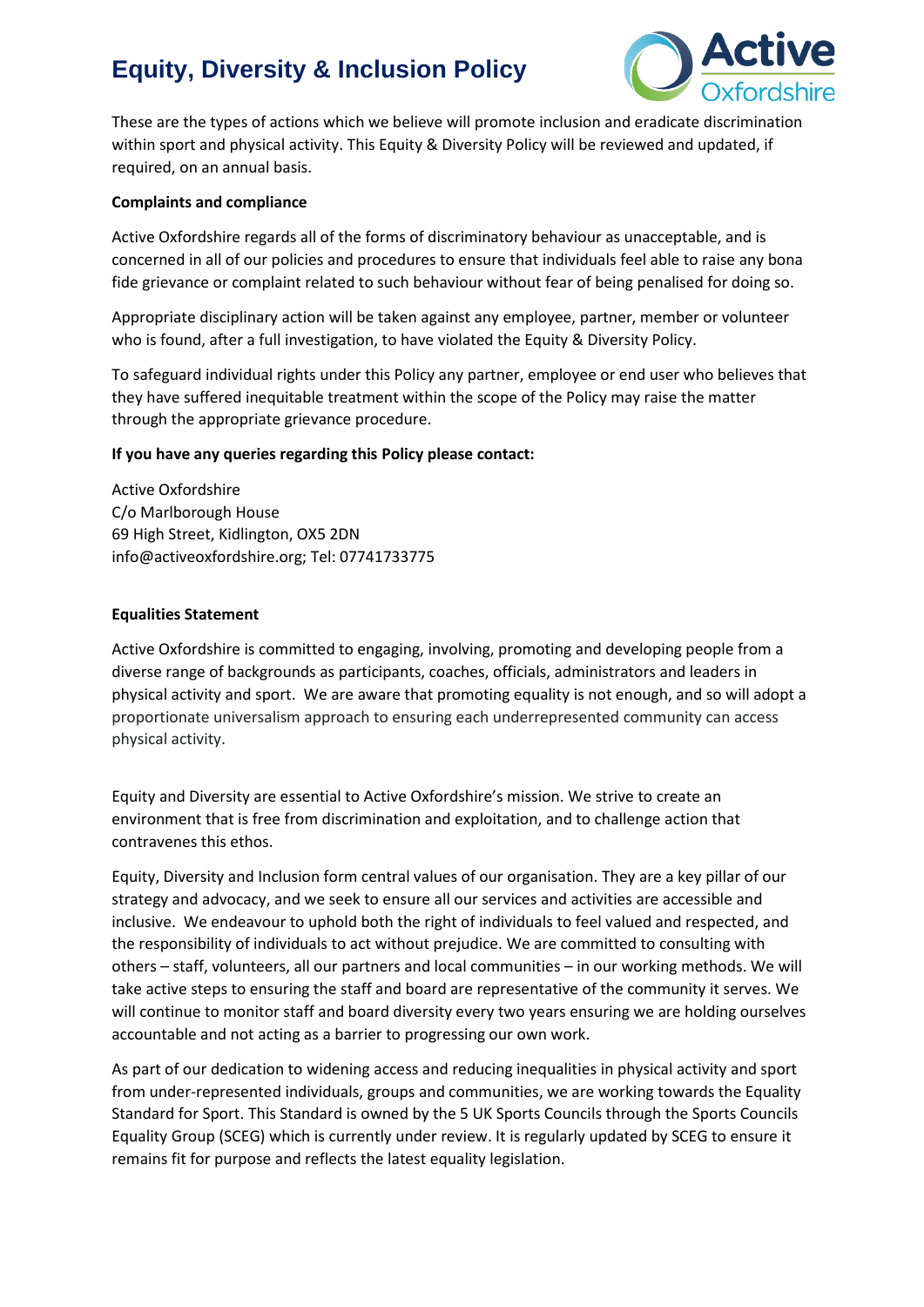

In addition to this, we are committed to working with the Active Partnerships Network to commit to tackling racism an race inequality. Further information can be found on their website [here](https://www.activepartnerships.org/system/files/2677-ACTIVE-PARTNERSHIPS-RACIAL-EQUALITY-COMITTMENT-FLYER_0321_online-final3_0-1.pdf) about the 6 collective points we will all endeavour to champion. We know that as small organisations, we can have the greatest impact and by implementing our own action plan with these underpinning values, we endeavour to make a greater impact as a collective in our communities and across the country.

| Be open and<br>responsible | Recognising our starting point and embracing our personal and organisational<br>responsibility, we will set objectives that we will be accountable for and will<br>reflect on and publish our own progress in positively moving the dial on<br>inequality. |
|----------------------------|------------------------------------------------------------------------------------------------------------------------------------------------------------------------------------------------------------------------------------------------------------|
| Be strong                  | Leading by example as anti-racist allies, we will 'come out of the stands' to                                                                                                                                                                              |
| allies                     | challenge racism and racial inequality wherever we see it. Reinforced through                                                                                                                                                                              |
|                            | our governance and with recruitment processes to ensure we become more                                                                                                                                                                                     |
|                            | representative of the communities we serve. Utilising our communication                                                                                                                                                                                    |
|                            | channels and ensuring we use appropriate, specific language and inclusive                                                                                                                                                                                  |
|                            | imagery.                                                                                                                                                                                                                                                   |
| Create system              | Using our insight, reach and influence across multiple sectors, to identify,                                                                                                                                                                               |
| change                     | challenge and change the systemic factors holding current racial inequalities in                                                                                                                                                                           |
|                            | place that negatively affect levels of physical activity.                                                                                                                                                                                                  |
| Enable                     | Working proactively with communities of ethnically diverse groups to create                                                                                                                                                                                |
| communities                | community led, asset-based approaches to tackling inactivity.                                                                                                                                                                                              |
| Develop the                | Creating a more ethnically diverse physical activity workforce, through targeted                                                                                                                                                                           |
| workforce                  | recruitment, training and development along with progression pathways into                                                                                                                                                                                 |
|                            | and through the sector.                                                                                                                                                                                                                                    |
| Deliver                    | Utilising all our delivery, interventions, funding and resources across all our                                                                                                                                                                            |
| Inclusively                | target audiences, to create new opportunities, build our insight and evidence, to                                                                                                                                                                          |
|                            | increase activity levels of ethnically diverse communities.                                                                                                                                                                                                |

APPENDIX – Relevant legislation and forms of unacceptable discrimination

# *Legal rights*

Discrimination has been legally defined through a series of legislative acts, including the Race Relations Act, the Sex Discrimination Act, the Disability Discrimination Act and the Equality Act 2006.

In April 2010, the Equality Act 2010 received Royal Assent. The Equality Act 2010 is a new law which harmonises where possible, and in some cases extends, protection from discrimination. It applies throughout the UK and came into force in October 2010.

Discrimination refers to unfavourable treatment on the basis of particular characteristics, which are known as the 'protected characteristics'. Under the Equality Act 2010, the protected characteristics are defined as age (employment only until 2012), disability, gender reassignment, marital or civil partnership status (employment only), pregnancy and maternity, race (which includes ethnic or national origin, colour or nationality), religion or belief, sex (gender) and sexual orientation.

Under the Equality Act 2010, individuals are protected from discrimination 'on grounds of' a protected characteristic.<sup>1</sup> This means that individuals will be protected if they have a characteristic, are assumed to have it, associate with someone who has it or with someone who is assumed to have it.

 $1$  The exception to this is pregnancy and maternity, which does not include protection by association or assumption – a woman is only protected from discrimination on grounds of her own pregnancy.